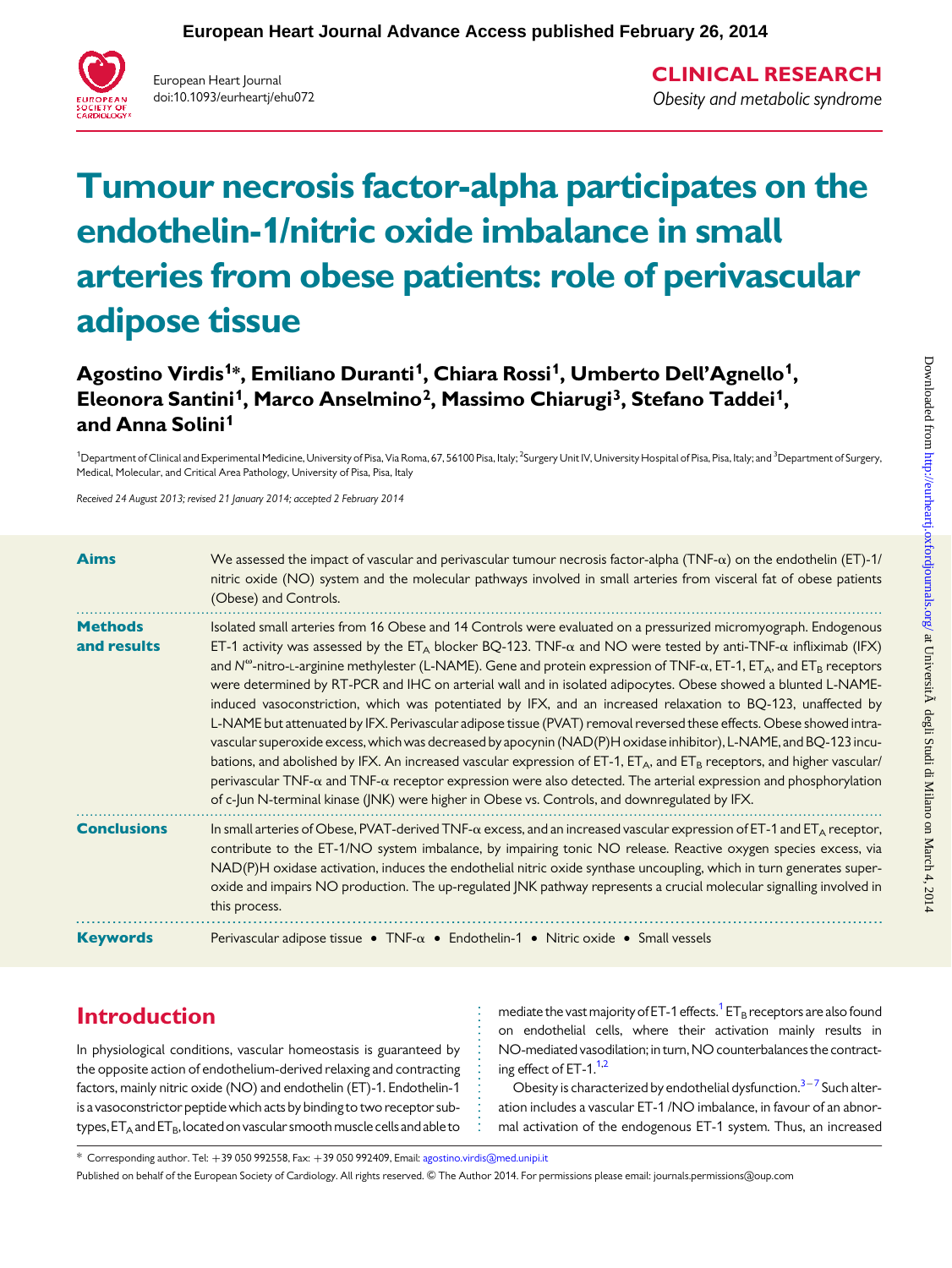ET-1-mediated vasoconstrictor tone, simultaneously with a reduced tonic NO release, is demonstrated in peripheral microcirculation of obese patients.<sup>[8](#page-9-0),[9](#page-9-0)</sup>

Obesity is also a condition of chronic low-grade inflammation secondary to an abnormal production of proinflammatory cytokines, including tumour necrosis factor-alpha (TNF- $\alpha$ ), which may negatively influence vascular reactivity.<sup>[10](#page-9-0),[11](#page-9-0)</sup> In this picture, a relevant role is played by perivascular adipose tissue (PVAT), which per se reduces NO availability.<sup>12</sup> More recently, it has been proposed that TNF- $\alpha$ , represented either in adipose tissue and in the vascular wall of obese patients, stimulates the reactive oxygen species (ROS) generation, mainly through NAD(P)H oxidase activation, which in turn reduces the endothelial agonist-evoked NO availability.<sup>[6,13](#page-9-0)</sup> At present, the possibility that local inflammation might also interfere with the ET-1-mediated vascular tone in obesity is still unknown. It is documented that ROS induce ET-1 expression, and at the same time, ET-1 appears to stimulate ROS production.<sup>[14](#page-10-0),[15](#page-10-0)</sup> Based on this knowledge, oxidant excess can be hypothesized as a mechanism whereby TNF- $\alpha$  interferes with the ET-1/NO system. Therefore, the aim of the present study was to evaluate whether  $TNF-\alpha$  contributes to the vasoconstriction induced by endogenous ET-1 in small arteries isolated from the visceral abdominal fat of patients with severe obesity, and whether this effect might be indirectly mediated by a modulation of tonic NO release. The possibility that endothelial NO synthase (eNOS) uncoupling might occur, to impair tonic NO release as well as a contributor of ROS generation, and its relationship with  $TNF-\alpha$  was also assessed. Finally, we investigated the specific role of PVAT on the ET-1/NO system and the intracellular molecular pathways throughout  $TNF-\alpha$  modulates ET-1 effects.

# **Methods**

#### Study population

The study included 16 severe obese patients (Obese) and 14 matched non-obese control subjects (Controls). The protocol was approved by the local Ethical Committee, and an informed written consent was obtained from each participant. For inclusion criteria of the participants, see the online-only Data Supplement.

#### Preparation and mounting of small arteries

All participants underwent a biopsy of visceral fat, taken during surgical laparoscopic procedure. Small arteries (150-300 µm) were isolated immediately and mounted in a pressurized myograph, as previously described.<sup>[16](#page-10-0),[17](#page-10-0)</sup> From each artery, one segment was cleaned of PVAT  $(PVAT-)$ , whereas on the adjacent segment PVAT was left intact (PVAT+). Experiments performed with vasoconstrictor compounds were conducted in quiescent vessels. In contrast, in those experiments involving relaxing compounds, vessels were pre-contracted with NA (1  $\mu$ M), which elicited similar contractions among the experimental groups (data not shown). The concentrations and times of infusions of the compounds utilized were chosen according to preliminary dosetitration experiments, to establish the threshold dose able to elicit a maximal and stable vasoactive effect [\(Supplementary material online,](http://eurheartj.oxfordjournals.org/lookup/suppl/doi:10.1093/eurheartj/ehu072/-/DC1) [Figure S1](http://eurheartj.oxfordjournals.org/lookup/suppl/doi:10.1093/eurheartj/ehu072/-/DC1)). See also online-only Data Supplement.

#### Assessment of the effect of tumour necrosis factor- $\alpha$  on tonic nitric oxide release

The impact of TNF- $\alpha$  on vascular tone was assessed by the anti-TNF- $\alpha$ monoclonal antibody infliximab (IFX), while the tonic NO release was ascertained by the NO synthase inhibitor  $N^{\omega}$ -nitro-L-arginine methylester (L-NAME). Thus, quiescent small vessels PVAT+ from Obese and Controls were incubated for 30 min with L-NAME (100  $\mu$ M), IFX (100  $\mu$ M), and IFX plus L-NAME. The same protocol was repeated in  $PVAT - vessels$ .

#### Nitrite levels

 $PVAT+$  and  $PVAT-$  small vessels from Obese and Controls were incubated in Dulbecco's modified Eagle's medium, without or with IFX. Basal NO production was measured using Nitrate/Nitrite Colorimetric Assay Kit (Cayman) by Griess reaction as previously described.<sup>[18](#page-10-0)</sup> (See [Supple](http://eurheartj.oxfordjournals.org/lookup/suppl/doi:10.1093/eurheartj/ehu072/-/DC1)[mentary material online.](http://eurheartj.oxfordjournals.org/lookup/suppl/doi:10.1093/eurheartj/ehu072/-/DC1))

#### Assessment of the effect of tumour necrosis factor- $\alpha$  on endothelin-1/nitric oxide system

Endogenous ET-1-elicited vasoconstriction was investigated by the selective  $ET_A$  receptor antagonist BQ-123. To ascertain the effect of TNF- $\alpha$  on the balance between the endogenous ET-1-mediated vasoconstrictor tone and the NO release (ET-1/NO system), pre $control$  PVAT  $+$  and PVAT $-$  small vessels from Obese and Controls were incubated for 30' with IFX (100  $\mu$ M), BQ-123 (1  $\mu$ M), or both, without or with L-NAME (100  $\mu$ M). Finally, as control experiments, in pre-contracted PVAT+ vessels from Obese and Controls, the endothelium-independent relaxation and the vasoconstrictor sensitivity to ET-1 were assessed by cumulative concentrations of sodium nitroprusside (0.01–100  $\mu$ M) and exogenous ET-1 (10 nM-1  $\mu$ M), respectively.

#### Detection of vascular superoxide anion generation

The in situ production of superoxide anion was measured by the fluores-cent dye dihydroethidium (DHE; Sigma), as previously described.<sup>[6](#page-9-0)</sup> Each segment was analysed simultaneously after incubation with apocynin (100 μM), L-NAME (100 μM), IFX (100 μM), BQ-123 (100 μM), or Krebs solution. (See [Supplementary material online](http://eurheartj.oxfordjournals.org/lookup/suppl/doi:10.1093/eurheartj/ehu072/-/DC1).)

#### Adipocyte isolation

Mature adipocytes were isolated from PVAT according to Rodbell.<sup>[19](#page-10-0)</sup> Briefly, tissue samples were digested with collagenase type II (C6885, Sigma) at 37°C in HANKS' balanced salt solution for 1 h. Following centrifugation at 1900 rpm, the superficial oil was removed, the suspension was filtered (210-µm filter), and the suspended cells were repeatedly washed with PBS before storing them at  $-80^{\circ}$ C.

#### Analysis of gene expression

Total RNA was extracted with the RNasy lipid tissue mini kit. One microgram RNA was reverse-transcribed in a 20  $\mu$ l reaction tube using High-Capacity cDNA Reverse transcription kit. Reactions were run in a MJ mini thermocycler at  $25^{\circ}$ C for 10 min,  $37^{\circ}$ C for 120 min, and  $85^{\circ}$ C for 5 min. Real-time PCR was performed in triplicate on an Eco-Real Time instrument following a standard protocol (40 cycles of denaturation at 95°C for 15 s followed by annealing and extension at 60°C for 1 min). Amplifications were normalized by GAPDH, and quantitation of gene expression was performed using the  $\Delta\Delta C_T$  calculation, where  $C_T$  is the threshold cycle. The amount of the target gene, normalized to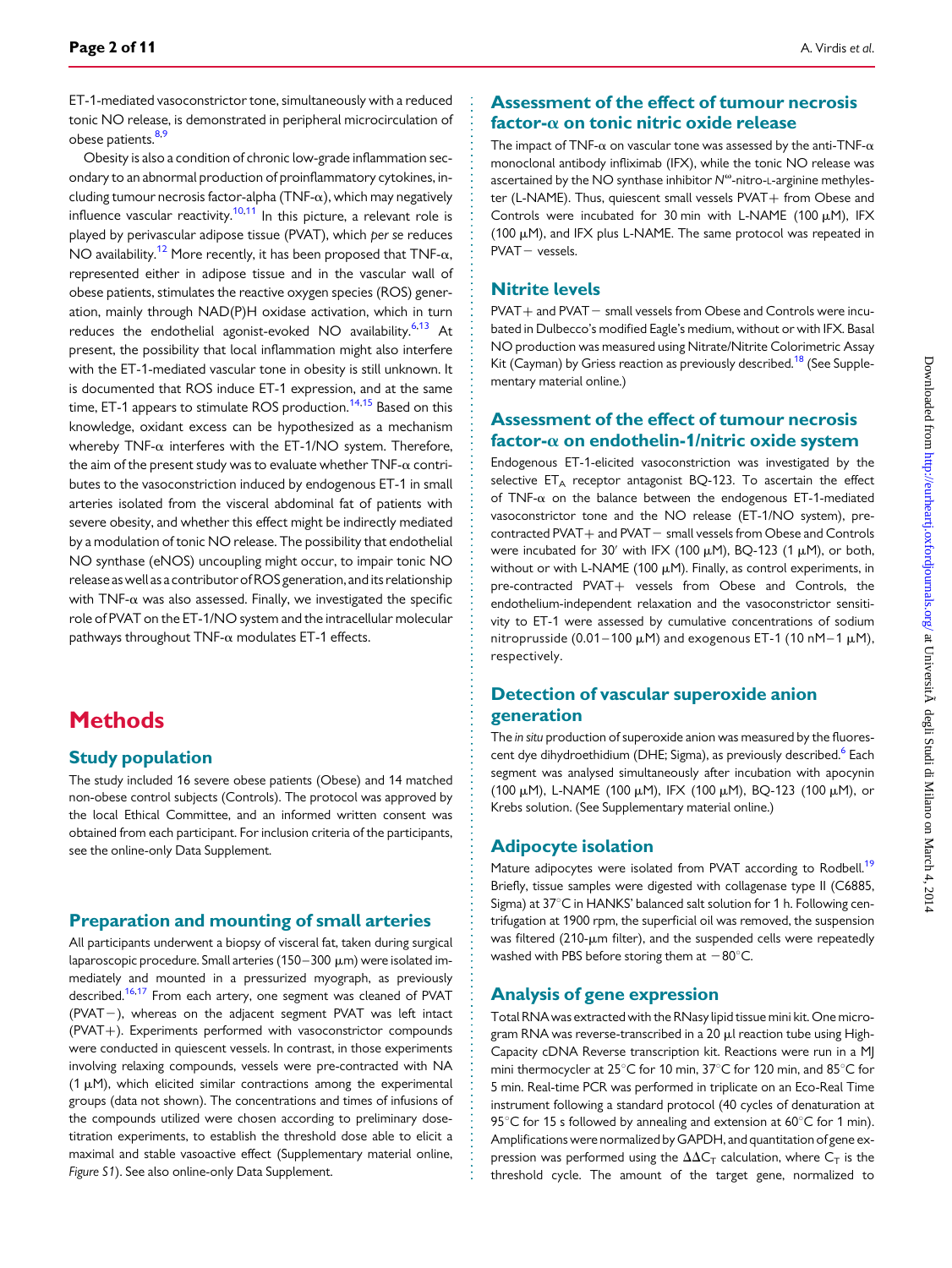GAPDH and relative to the calibrator (total RNA from an healthy control), is given as  $2^{-\Delta\Delta CT}$ .

#### Immunostaining

In each subject, one of arteries isolated for the pharmacological study was processed for immunostaining. After a short step of fixation (1 h at room temperature) with 4% paraformaldehyde in phosphate buffer pH 7.2, the artery was cryoprotected overnight at  $4^{\circ}$ C in 20% sucrose; the next day, it was included in TissueTek and stored a  $-20^{\circ}$ C. Transverse 12- $\mu$ m thick sections were cut with a cryostat microtome and serially mounted on SuperfrostPlus slides. After rinsing three times (10 min each) with PBS pH 7.4, arterial sections were treated with 8% BSA in PBS for 1 h, to block non-specific binding. After reacting overnight at  $4^{\circ}$ C with specific primary antibodies (see [Supplementary material online\)](http://eurheartj.oxfordjournals.org/lookup/suppl/doi:10.1093/eurheartj/ehu072/-/DC1), sections were incubated with 488-conjugated donkey anti rabbit antibody (1:400 in PBST). After covering the slides using an antifade mounting medium, selected images were acquired with a laser scanning confocal microscope.

#### Western blot analysis

Refer to [Supplementary material online.](http://eurheartj.oxfordjournals.org/lookup/suppl/doi:10.1093/eurheartj/ehu072/-/DC1)

#### Drugs, reagents, and solutions

Refer to [Supplementary material online.](http://eurheartj.oxfordjournals.org/lookup/suppl/doi:10.1093/eurheartj/ehu072/-/DC1)

#### **Statistics**

Results were calculated as maximal percentage increments or decrements of lumen diameter from baseline, in quiescent or NA-mediated pre-contracted vessels, when appropriate. Data were presented as mean  $\pm$  SE, and analysed by repeated measures ANOVA, followed by the Student-Newman-Keuls test, by one-way ANOVA using the Tukey test for multiple comparisons, or by two-sided unpaired Student's t-test, where appropriate. A value of  $P < 0.05$  was considered statistically significant. All analyses were performed using Prism software (GraphPad Software Inc, version 5.0).

# **Results**

Clinical characteristics of the study populations are reported in Table 1. Obese had higher BMI and waist circumference values when compared with Controls, as well as systolic and diastolic blood pressure values, even within the normal range. Fasting insulin, HOMA-IR, and plasma TNF- $\alpha$  values were also higher in Obese than in Controls.

## Effect of tumour necrosis factor- $\alpha$  on tonic nitric oxide release in quiescent vessels: role of perivascular adipose tissue

In quiescent  $PVAT +$  vessels, IFX did not change significantly resting tone, either in Controls or in Obese. In Controls, L-NAME induced a significant vasoconstriction, which was resistant to IFX (Figure [1](#page-3-0)). In contrast, in vessels from Obese, the L-NAME-mediated vasoconstriction was attenuated compared with Controls and increased by IFX incubation, resulting no longer different from that in Controls (Figure [1](#page-3-0)).

Perivascular adipose tissue removal had no influence on the lacking effect of IFX in vascular resting tone, either in Controls or Obese. In PVAT - vessels from Controls, L-NAME-induced vasoconstriction was significantly attenuated when compared with corresponding

| Table I Clinical characteristics of the two study groups |  |
|----------------------------------------------------------|--|
|----------------------------------------------------------|--|

| Parameter                               | <b>Obese</b><br>$(n = 16)$ | Controls<br>$(n = 14)$ | P-value  |
|-----------------------------------------|----------------------------|------------------------|----------|
| Age                                     | $45.3 + 6.2$               | $46.1 + 7.0$           | 0.73     |
| Male/female                             | 6/10                       | 6/8                    | 0.77     |
| Body mass index<br>(kg/m <sup>2</sup> ) | $44.5 + 4.7*$              | $25.6 + 4$             | < 0.0001 |
| Waist circumference<br>(cm)             | $129.9 + 11.9*$            | $80.7 + 8.3$           | < 0.0001 |
| Systolic blood<br>pressure              | $137 + 4*$                 | $133 + 5$              | < 0.05   |
| Diastolic blood<br>pressure             | $84 + 4*$                  | $78 + 4$               | < 0.05   |
| Total cholesterol<br>(mg/dL)            | $204 + 18$                 | $194 + 14$             | 0.10     |
| Triglycerides<br>(mg/dL)                | $150 + 14$                 | $138 + 19$             | 0.07     |
| Fasting glucose<br>(mg/dL)              | $90 + 9$                   | $85 + 10$              | 0.13     |
| Fasting insulin<br>$(\mu U/mL)$         | $12.6 \pm 2.4*$            | $9.1 + 2.2$            | < 0.05   |
| HOMA-IR                                 | $2.8 + 0.7*$               | $1.9 + 0.5$            | < 0.05   |
| TNF- $\alpha$ (pg/mL)                   | $6.95 + 2.46*$             | $2.72 + 0.93$          | < 0.05   |

PVAT+ vessels, and not affected by concomitant IFX infusion (Figure [1](#page-3-0)). In vessels from Obese, PVAT removal potentiated the L-NAME-mediated vasoconstriction ( $P < 0.01$  vs. PVAT+ vessels). The simultaneous IFX incubation still exerted a potentiating effect on L-NAME-induced contraction, but this effect was less marked  $(P < 0.05$  vs. PVAT+) (Figure [1](#page-3-0)).

## Effect of tumour necrosis factor- $\alpha$ on nitrite levels

At baseline, culture medium of incubated small arteries from Obese showed a significantly blunted production of nitrite levels, compared with Controls. Infliximab, while not affecting nitrite production in Controls, significantly increased NO production in Obese. Perivascular adipose tissue removal increased nitrite production among Obese, an effect still enhanced by IFX incubation (see [Supplementary](http://eurheartj.oxfordjournals.org/lookup/suppl/doi:10.1093/eurheartj/ehu072/-/DC1) [material online,](http://eurheartj.oxfordjournals.org/lookup/suppl/doi:10.1093/eurheartj/ehu072/-/DC1) Figure S2).

## Effect of tumour necrosis factor- $\alpha$ on endothelin-1/nitric oxide system in pre-contracted vessels: role of perivascular adipose tissue

In pre-contracted PVAT + vessels from Controls, IFX induced a slight relaxation, an effect abolished by simultaneous L-NAME. BQ-123 induced a vascular relaxation, which was significantly blunted by L-NAME but not affected by IFX. The inhibitory effect of L-NAME on the  $ET_A$  antagonist was independent of IFX co-incubation (Figure [2A](#page-3-0)).

In pre-contracted PVAT+ vessels from Obese, IFX elicited a marked relaxation with respect to Controls ( $P < 0.001$ ), which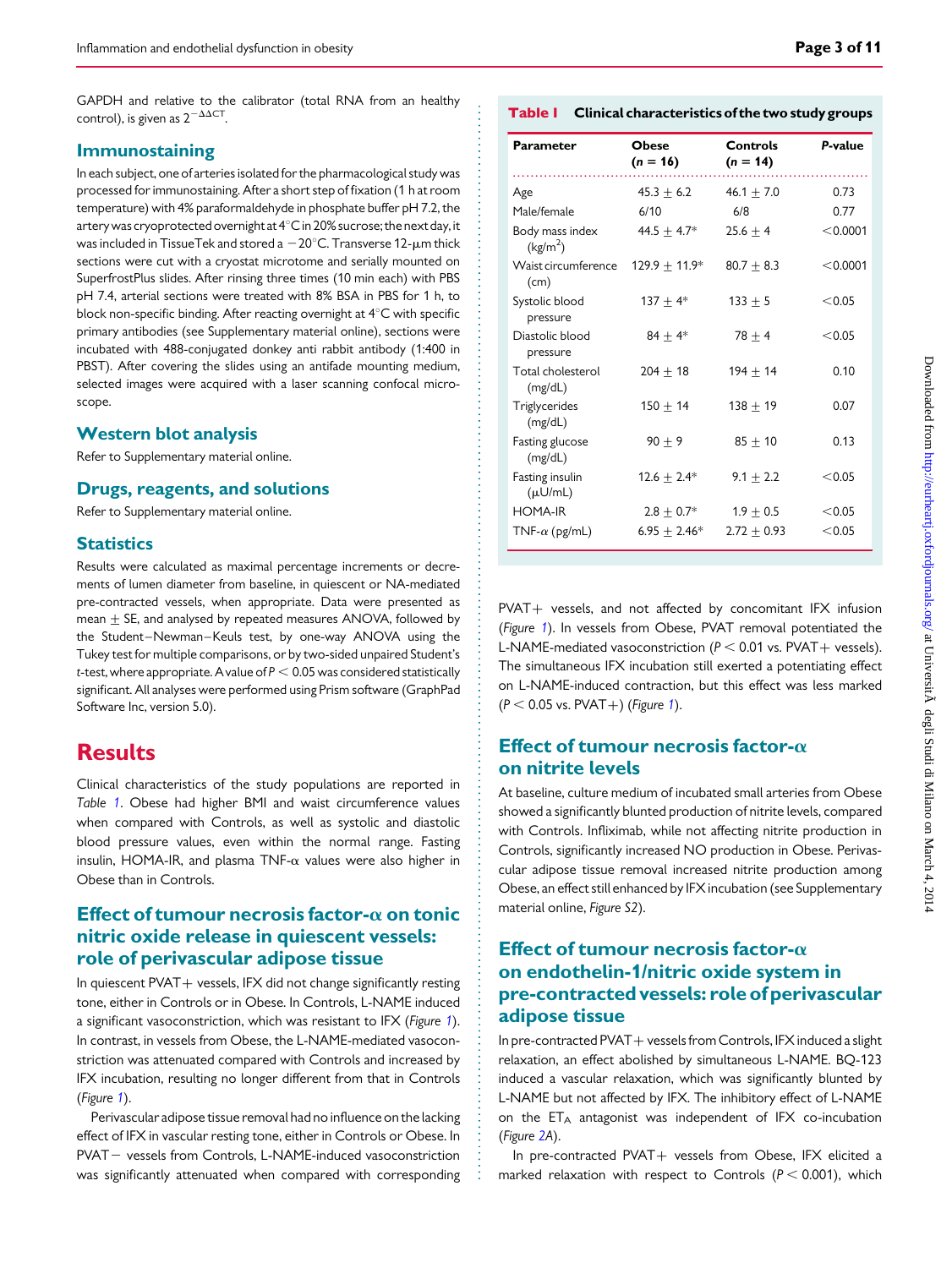<span id="page-3-0"></span>

Figure I Per cent contracting response to infliximab, N<sup>o</sup>-nitro-L-arginine methylester, or both, in quiescent small vessels with perivascular adipose tissue or without perivascular adipose tissue from control subjects or obese patients. Each column represents the mean of seven experiments  $\pm$  standard error of the mean and analysed by the one-way analysis of variance.



Figure 2 Per cent relaxing response to infliximab and BQ-123  $\pm$  N<sup>o</sup>-nitro-L-arginine methylester, infliximab or both, in pre-contracted small vessels with perivascular adipose tissue (A) or without perivascular adipose tissue (B) from control subjects or obese patients. Each column represents the mean of seven experiments  $\pm$  standard error of the mean and analysed by the one-way analysis of variance.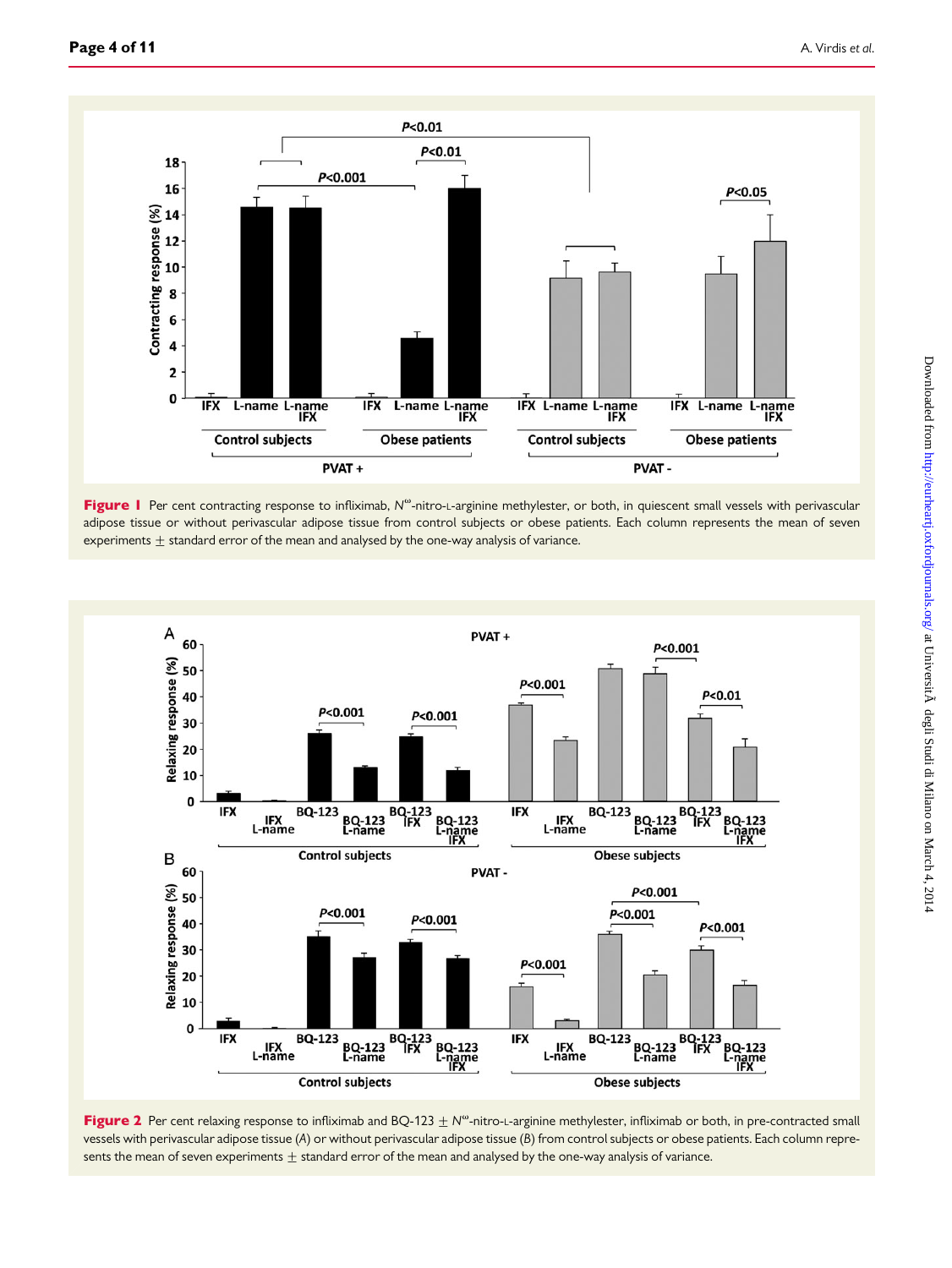was blunted by L-NAME. BQ-123 also resulted in a greater relaxation  $(P < 0.001$  vs. Controls), which was resistant to L-NAME but significantly attenuated by IFX. Under simultaneous IFX and L-NAME incubations, the BQ-123 relaxation was dramatically attenuated (Figure [2](#page-3-0)A).

In PVAT - vessels from Controls, BQ-123 exerted a greater relaxation than that from PVAT + segments ( $P < 0.05$ ). In such vessels, while IFX was ineffective, the inhibition by L-NAME on the  $ET_A$  receptor antagonist was blunted compared with  $PVAT +$  segments, an effect not modified by simultaneous L-NAME and IFX incubations (Figure [2](#page-3-0)B).

In PVAT $-$  vessels from Obese, the IFX-mediated relaxation was attenuated ( $P < 0.01$  vs. PVAT+) and greatly blunted by L-NAME. The BQ-123-mediated relaxation was also reduced ( $P < 0.05$  vs. PVAT+). Relaxation to BQ-123 was still blunted by IFX, but this effect was less evident than that obtained in  $PVAT + v$ essels  $(P < 0.05$  vs. PVAT+). L-NAME incubation inhibited the relaxation by the ET<sub>A</sub> receptor antagonist, an effect further exacerbated by the concomitant L-NAME and IFX incubations (Figure [2](#page-3-0)B). Maximal relaxation to sodium nitroprusside was similar in Obese (94.5 + 1.1%) and Controls (95.1  $\pm$  1.4%). Finally, vessels from Obese showed an increased vasoconstriction to exogenous ET-1 compared with Controls (see [Supplementary material online,](http://eurheartj.oxfordjournals.org/lookup/suppl/doi:10.1093/eurheartj/ehu072/-/DC1) Figure S3).

## Analysis of vascular superoxide anion generation

Dihydroethidium analysis revealed a dramatic increase in the superoxide anion production in vessels from Obese, compared with Controls. Such excess was decreased by apocynin, L-NAME, or their simultaneous incubation in a similar manner. BQ-123 incubation also decreased intravascular superoxide to a similar extent. Finally, IFX incubation totally abrogated superoxide generation (Figure [3](#page-5-0)).

## Tumour necrosis factor- $\alpha$ , adiponectin, immune cells, monomeric and dimeric endothelial nitric oxide synthase determinations

Obese showed a significantly higher vascular  $TNF-\alpha$  protein expression, coupled with an increased presence of  $TNF-\alpha$  receptor 1 in the arterial wall (Figure [4A](#page-6-0)). To further assess the presence of this cytokine in the adipose tissue surrounding arteries, we also quantified TNF- $\alpha$  in PVAT, confirming the same trend observed in the arteries (Figure [4B](#page-6-0)). Adiponectin was less expressed in PVAT from Obese compared with Controls (Figure [4](#page-6-0)C). Moreover, we determined the degree of immune cell infiltration in the vascular wall, finding a significantly higher presence of CD68-positive cells in Obese [\(Supplemen](http://eurheartj.oxfordjournals.org/lookup/suppl/doi:10.1093/eurheartj/ehu072/-/DC1)[tary material online,](http://eurheartj.oxfordjournals.org/lookup/suppl/doi:10.1093/eurheartj/ehu072/-/DC1) Figure S4). Finally, we evaluated monomeric and dimeric eNOS protein expression. While no difference was present in monomeric isoform, the dimeric isoform was more represented in Controls than Obese ([Supplementary material online,](http://eurheartj.oxfordjournals.org/lookup/suppl/doi:10.1093/eurheartj/ehu072/-/DC1) Figure S4).

## Immunostaining of endothelin-1, endothelin-A, and endothelin-B receptors

In order to provide an anatomic basis supporting the above-reported observations, we quantified ET-1 expression in arterial wall of Obese and Controls. A greater intravascular ET-1 presence was detected in

Obese when compared with Controls (Figure [5](#page-7-0)). In addition, an enhanced expression of both  $ET_A$  and  $ET_B$  receptors in vessels from Obese was observed (Figure [5](#page-7-0)).

## Intracellular signalling

We tested the arterial expression of c-Jun N-terminal kinase (JNK), p38 MAPK, and extracellular signal-regulated kinase (ERK), intracellular kinases involved in TNF- $\alpha$  signalling, and their response to IFX. Obese had a slightly higher JNK expression and phosphorylation, while p38 was reduced, either in the total and activated isoforms; ERK did not significantly differ between Obese and Controls (Figure  $6$ ). Interestingly, IFX was able to reduce JNK, p38, and ERK expression and phosphorylation much more in Obese, slightly affecting these pathway in arteries of lean subjects (Figure  $6$ ). As expected, total and phosphorylated eNOS was significantly attenuated in Obese  $(0.062 + 0.041$  vs.  $0.038 + 0.022$  AU by densitometric analysis,  $P < 0.05$  vs. Controls).

## **Discussion**

The main novel finding of the present study is that IFX significantly potentiates the attenuated tonic NO release and, concomitantly, reduces the enhanced  $ET_A$ -dependent contracting activity in small vessels from Obese. These findings indicate that  $TNF-\alpha$  directly interferes with the vascular ET-1/NO system, thus greatly contributing to the imbalance of the vascular homeostasis in obesity condition.

## Role of tumour necrosis factor- $\alpha$ on vascular nitric oxide release

Small vessels from Obese showed an impaired tonic NO release, as previously demonstrated,<sup>[9](#page-9-0)</sup> together with a blunted basal nitrite production. Accordingly, a reduced eNOS expression was detected in these vessels. Infliximab normalized the contracting response to L-NAME and increased the nitrite levels, thus indicating a major role of TNF- $\alpha$  in reducing NO activity in obesity. We recognize that detection of nitrite production, obtained in basal conditions, does not allow to discriminate between the eNOS and iNOS provenance. Perivascular adipose tissue removal enhanced the vasoconstriction by L-NAME, blunted the potentiating activity of IFX on L-NAME, and enhanced the nitrite production. An increased TNF- $\alpha$  expression was detected in isolated adipocytes from Obese. In conjunction, these findings highlight the role of PVAT as a major source of TNF- $\alpha$ ; the presence of vascular TNF- $\alpha$  receptor-1 indicates the vasculature as the main target of such  $TNF-\alpha$  excess. Our findings also confirm that local inflammation abolishes the antic-ontractile properties of PVAT.<sup>[12](#page-9-0)</sup> Indeed, PVAT removal from control vessels did not affect the missing effect of IFX, but dramatically attenuated the contracting response to L-NAME, thus supporting the existence of a vasodilator factor released by PVAT in physiological conditions. Greenstein et  $al$ .<sup>[12](#page-9-0)</sup> documented the ability of healthy PVAT to secrete adiponectin, which increases NO availability. We found a reduced adiponectin expression in PVAT from Obese, suggesting that its missing effect can contribute to the NO inhibition in obesity. Of note, in obesity PVAT removal did not completely abolish the favouring effect of IFX on L-NAME. This finding, together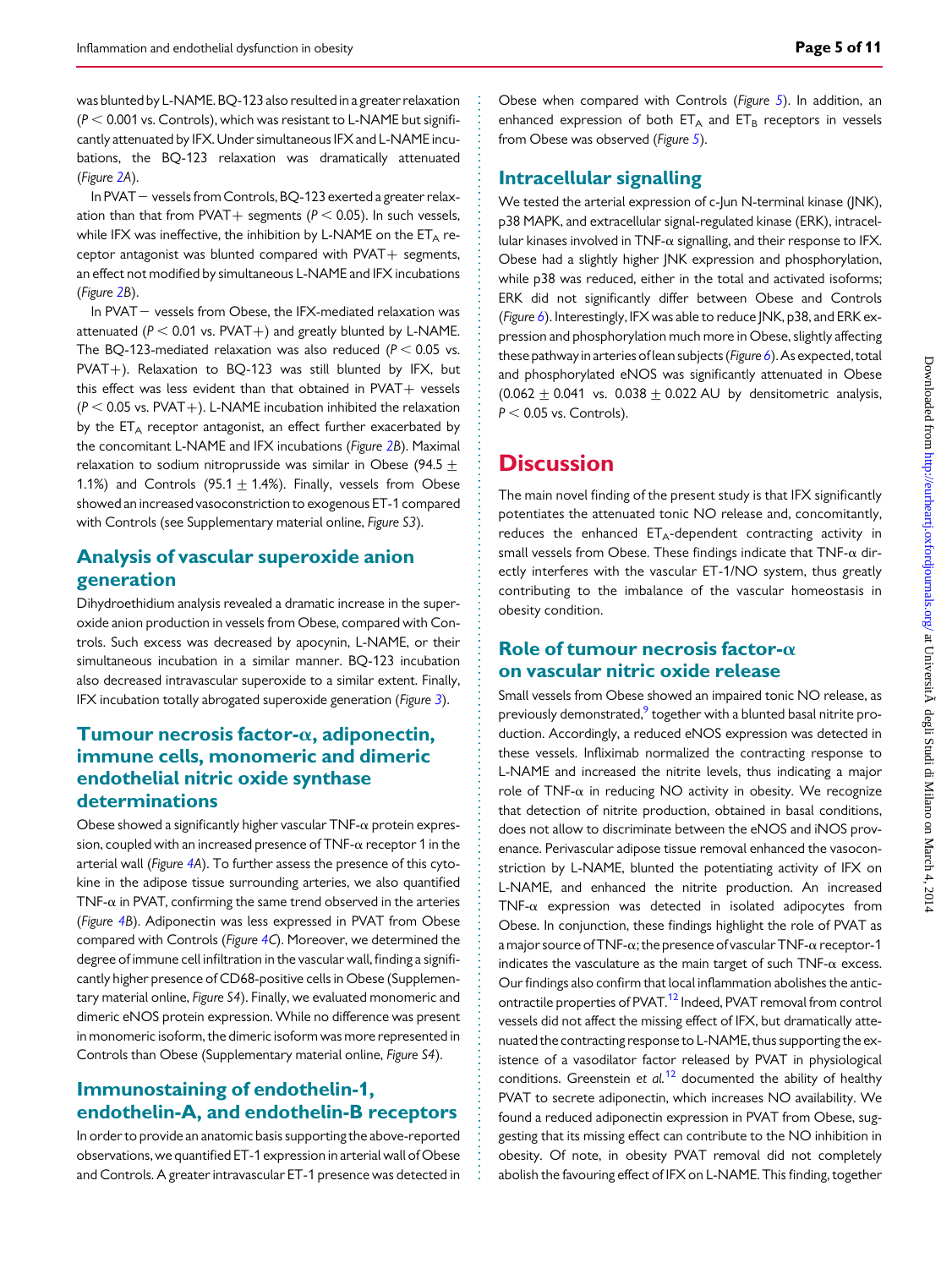<span id="page-5-0"></span>

Figure 3 Representative dihydroethidium staining (upper panels) and quantitative analysis of the red signal (lower panels) in small arteries from control subjects and obese patients, at baseline or after incubation with apocynin, N<sup>oo</sup>-nitro-L-arginine methylester, apocynin plus N<sup>oo</sup>-nitro-L-arginine methylester, BQ-123, or infliximab. Original magnification is  $\times$  40. Each column represents the mean of six experiments  $\pm$  standard error of the mean and analysed by the one-way analysis of variance.

with the higher vascular TNF- $\alpha$  protein expression detected in Obese, implies that vascular  $TNF-\alpha$  is functionally active and contributes to NO inactivation.

### Role of tumour necrosis factor- $\alpha$  on endothelin-1/nitric oxide imbalance

In vessels from Obese, IFX elicited an increased relaxation, consistently with an enhanced NO release. BQ-123 also resulted in a higher relaxing response, resistant to L-NAME, confirming that the reduced NO availability unbalances the ET-1/NO system in favour of ET-1 vasoactive effect. The vascular increased expression of ET-1 and  $ET_A$  receptor supports the pre-eminent endogenous ET-1-mediated contracting effect. We demonstrated for the first time that in vessels from Obese, IFX blunted the relaxation to the  $ET_A$  antagonist and, concomitantly, restored the inhibition by L-NAME on BQ-123. In contrast, in control experiments, L-NAME inhibited the response to BQ-123, regardless of IFX infusion. Overall, these results demonstrate the critical role played by TNF- $\alpha$  in the pathogenesis of the ET-1/NO imbalance. We previously reported that TNF- $\alpha$  reduces agonist-evoked NO availability in obesity.<sup>[6](#page-9-0)</sup> The present findings extend the role of TNF- $\alpha$  in

endothelial dysfunction through a direct effect on tonic NO release and, consequently, its strict cross-talk with the ET-1 vasoactive tone, providing convincing anatomic and morphological support to this hypothesis. Again, our experiments from  $PVAT$ vessels highlight the anticontractile properties of adipose tissue in physiological conditions, and its switch towards an inflammatory pro-contractile phenotype in obesity. Thus, in control arteries, PVAT removal attenuated NO release, resulting in a greater  $ET_{A}$ antagonist-mediated relaxing effect, and a reduction of the inhibitory effect by L-NAME. In contrast, in Obese, PVAT removal attenuated the IFX- and BQ-123-mediated relaxations and restored the inhibition by L-NAME on  $ET_A$  receptor antagonist, consistently with the absence of PVAT-derived TNF- $\alpha$  impact.

 $ET_B$  receptor is mainly localized within endothelial cells, promot-ing NO release and ET-1 clearance.<sup>[20](#page-10-0)</sup> However, it cross-talks with  $ET_A$  receptor, being this interaction reinforced by a variety of stimuli.<sup>[21](#page-10-0)</sup> Our experiments revealed a greater  $ET_B$  expression within arterial wall of obese than controls.  $ET_B$  function was not tested in the present work. Nevertheless, we may hypothesize that  $ET_B$  receptors mainly amplify the vasoconstrictor activity of  $ET_A$ receptors, as a consequence of a lacking NO-mediated vasodilation. This issue awaits future clarification.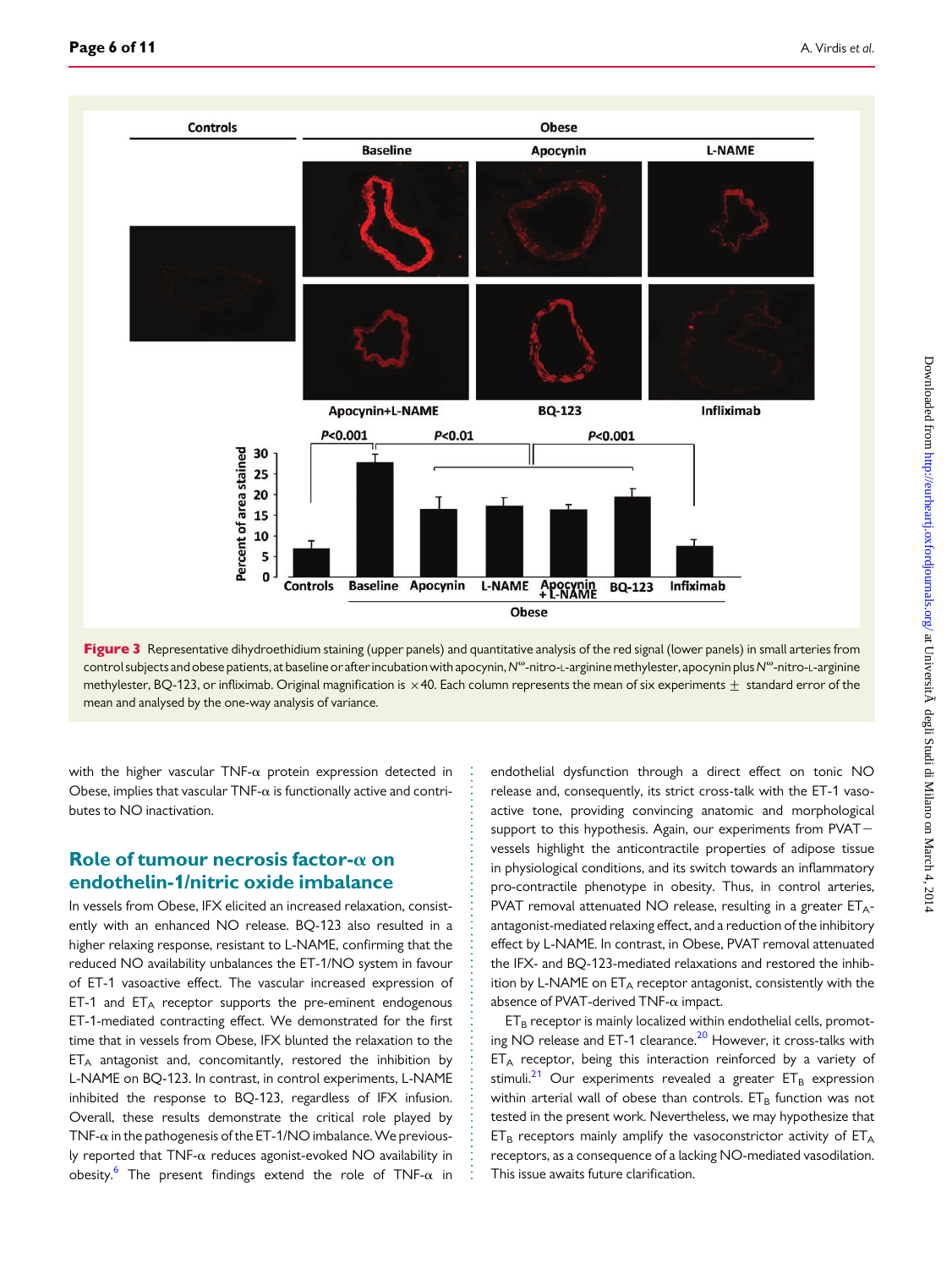<span id="page-6-0"></span>

Figure 4 (A) Representative immunofluorescence showing tumour necrosis factor-alpha and tumour necrosis factor-alpha receptor 1 protein expression in untreated small arteries from control subjects and obese patients. Bar graphs show the mean densitometric analysis performed on all the arteries after normalization of any determination by housekeeping. (B) Tumour necrosis factor-alpha gene expression in perivascular adipose tissue from control subjects and obese patients. (C) Adiponectin gene expression in perivascular adipose tissue from control subjects and obese patients. Data, expressed as mean  $\pm$  standard error of the mean, are analysed by two-sided unpaired Student's t-test.

## Tumour necrosis factor- $\alpha$  on endothelin-1/ nitric oxide imbalance: impact of reactive oxygen species and endothelial nitric oxide synthase uncoupling

The NAD(P)H oxidase enzyme is a major vascular source of ROS in small vessels from obese patients.<sup>6</sup> Such enzymatic complex is also involved in transforming the eNOS from a protective enzyme to a contributor to oxidative stress, the so-called eNOS uncoup-ling.<sup>[22,23](#page-10-0)</sup> We found that among the Obese group, the increased intravascular superoxide was blunted by L-NAME, thus indicating that the eNOS uncoupling occurs and is involved in ROS generation, concomitantly to reducing NO release. The finding that apocynin without or with L-NAME similarly reduced superoxide generation represents the first demonstration in human obesity that NAD(P)H oxidase acts as a trigger of eNOS uncoupling phenom-enon, according to previous animal evidence.<sup>[22](#page-10-0)</sup> In such context, the eNOS uncoupling is a major mechanism whereby  $TNF-\alpha$  exerts a deleterious role on the ET-1/NO system. The existence of eNOS uncoupling is strengthened by the detection of a reduced dimeric protein expression, but not the monomeric isoform, among Obese. This hypothesis needs future confirmation even through other markers for eNOS uncoupling, such as the eNOS S-glutathionylation.<sup>[24](#page-10-0)</sup>

Of noting, the decreased superoxide signal by L-NAME extended throughout the whole vessel wall, suggests that, in addition to eNOS, L-NAME might interfere with other intravascular ROS sources, including inducible (i)NOS, likely upregulated by the inflammatory con-dition.<sup>[6](#page-9-0)</sup> The abrogated superoxide generation by IFX suggests that in addition to  $NAD(P)H$  oxidase,  $TNF-\alpha$  promotes ROS generation also through other mechanisms. In such scenario, ET-1 also contributes to generate superoxide, through its  $ET_A$  receptor (Figure [7](#page-9-0)).

In our experimental conditions, IFX represents a pharmacological tool highlighting the biological effects of perivascular  $TNF-\alpha$  on the whole vascular wall, thus interrupting its activation of the NAD(P)H oxidase system and the ET-1 signalling cascade.

Previous in vitro evidence documented that acute  $TNF-\alpha$  incubation may stimulate ET-1 generation. $25$  Our results showed an increased vascular expression of ET-1 and its receptors, mainly  $ET_A$ that accounts for the majority of ET-1-mediated vasoconstrictor effects,<sup>[26](#page-10-0)</sup> in obese group. These data, supported by functional results of an enhanced vasoconstriction to exogenous ET-1, suggest that a direct stimulus for ET-1 generation by TNF- $\alpha$  also occurs. This aspect awaits clarification.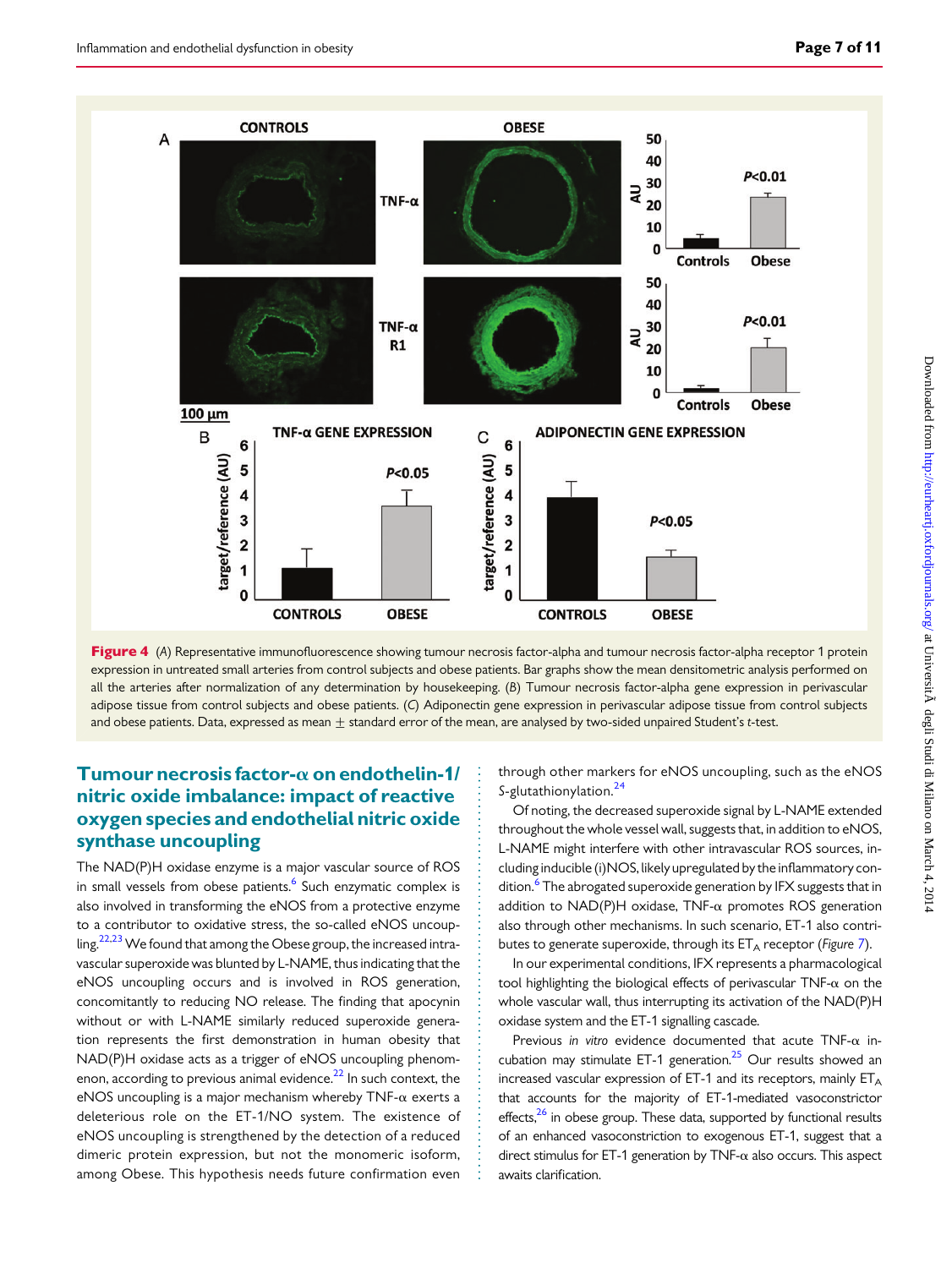<span id="page-7-0"></span>

Figure 5 Representative immunofluorescence showing endothelin-1, endothelin-A, and endothelin-B protein expression in untreated small arteries of control subjects and obese patients. Bar graphs show the mean densitometric analysis performed on all the arteries after normalization of any determination by housekeeping in control subjects (black bars) and obese patients (grey bars). Data, expressed as mean  $\pm$  standard error of the mean, are analysed by two-sided unpaired Student's t-test.

## Intracellular signalling involved in tumour necrosis factor- $\alpha$ -mediated endothelin-1/nitric oxide imbalance

In endothelial cells,  $TNF$ - $\alpha$  activates JNK, p38 MAPK, and ERK. While the former two principally regulate the activation of both AP-1 and NF-kB required for TNF-a-induced ET-1 gene expression, ERK has double, somehow contrasting effects, promoting apoptosis and DNA methylation, and enzymatic synthesis.<sup>[27](#page-10-0)</sup> The increased JNK phosphorylation found in Obese agrees with its main role in mediating the functional relationship between TNF- $\alpha$  and ET-1.<sup>[28](#page-10-0)</sup> On the other hand, the reduced p38 MAPK pathway, involved in induction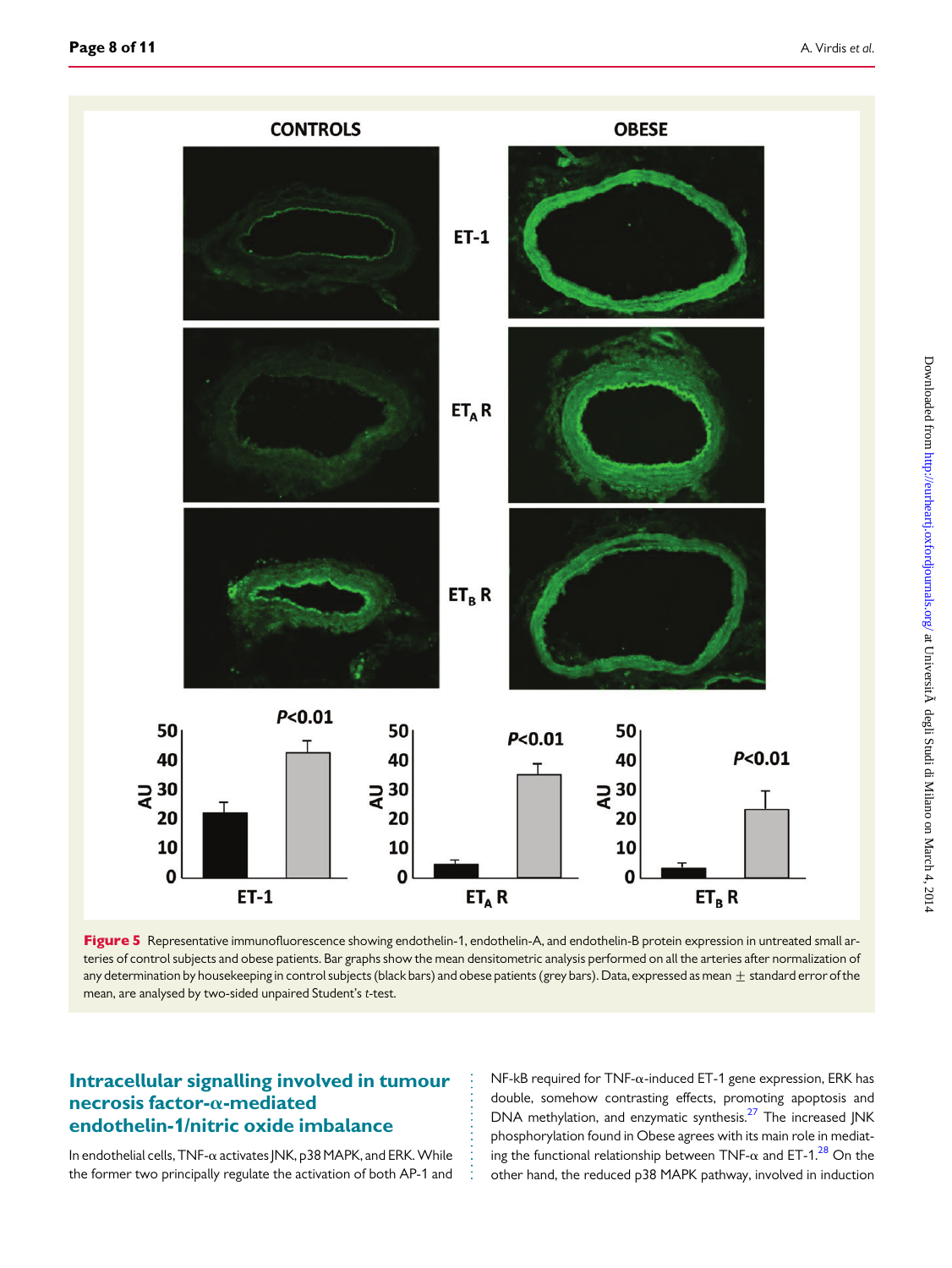<span id="page-8-0"></span>![](_page_8_Figure_1.jpeg)

Figure 6 Representative western blot documenting c-Jun N-terminal kinase, extracellular signal-regulated kinase, and p38 expression and phosphorylation in protein extracts from arterial wall of three obese patients (grey bars) and three controls (black bars), before and after incubation with infliximab. Bar graphs show the mean densitometric analysis performed on all the arteries before (upper graphs) and after (lower graphs) treatment with infliximab. Housekeeping-normalized total expression of any kinase in untreated controls is used as internal reference (1 AU). \* vs. controls; † vs. untreated.

of key enzymes (cyclooxygenase-2, iNOS, and matrix metalloproteinases), supports the hypothesis of an ET-1-mediated vascular remodelling and a reduced NO production as minor vascular effects of  $TNF-\alpha$ <sup>[29](#page-10-0)</sup> The reduced activation of these kinases by IFX specifically

in Obese points out that  $TNF-\alpha$  not only exerts its deleterious effect at the level of endothelium<sup>30</sup> but also affects the direct vasoconstriction exerted by ET-1, mainly via the JNK/pJNK pathway in these patients.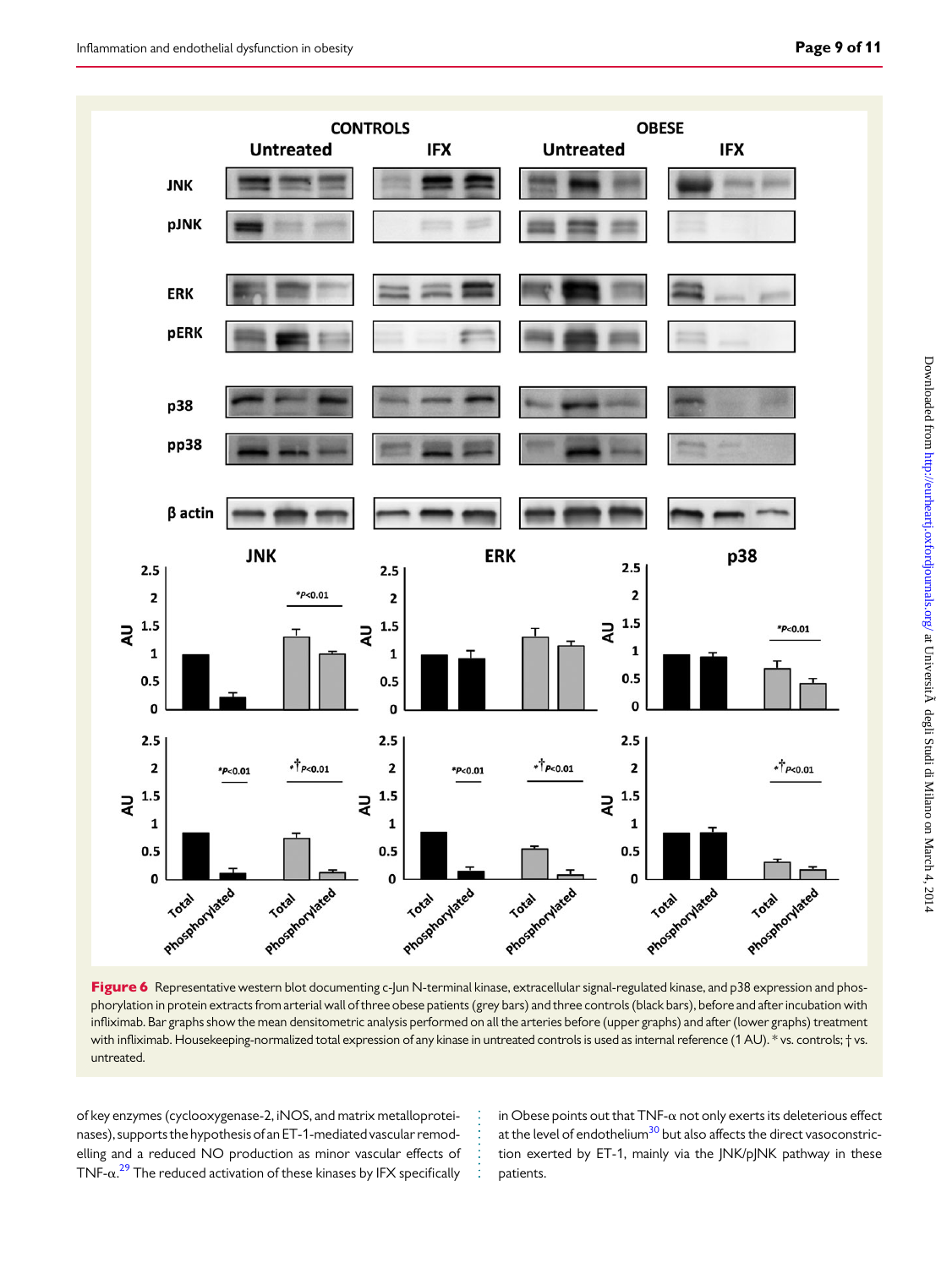<span id="page-9-0"></span>![](_page_9_Figure_2.jpeg)

Figure 7 Proposed mechanism whereby tumour necrosis factor-alpha induces endothelin-1/nitric oxide imbalance in small resistance arteries from obese patients. Tumour necrosis factor-alpha-driven vascular NAD(P)H oxidase is a major source of reactive oxygen species, leading to nitric oxide breakdown. Moreover, NAD(P)H oxidase acts as a trigger of endothelial nitric oxide synthase uncoupling, thus potentiating reactive oxygen species generation. Tumour necrosis factor-alpha also directly stimulates endothelin-1 generation via the c-Jun N-terminal kinase pathway, which in turn contributes to reactive oxygen species generation. Reduced adiponectin expression in perivascular adipose tissue may participate in the tumour necrosis factor-alpha-mediated nitric oxide inhibition. Tumour necrosis factor-alpha may promote reactive oxygen species generation through still unknown mechanisms.

# **Conclusions**

In small arteries of Obese, vascular and perivascular  $TNF-\alpha$  excess, coupled with an increased vascular expression of ET-1 and  $ET_A$  receptor, contribute to the ET-1/NO imbalance. It is proposed that ROS excess, via NAD(P)H oxidase activation, induces the eNOS uncoupling, which in turn contributes to generate superoxide and to impair tonic NO release. The up-regulated JNK pathway may represent a crucial molecular signalling involved in this process. Our results also strengthen the pivotal role of PVAT that, in obesity, loses its vascular protective properties switching towards a functionally active pro-contractile inflammation source.

# Supplementary material

[Supplementary material is available at](http://eurheartj.oxfordjournals.org/lookup/suppl/doi:10.1093/eurheartj/ehu072/-/DC1) European Heart Journal online.

# Funding

This work was supported by an institutional research grant issued in 2012 by the Faculty of Medicine and Surgery, University of Pisa, Pisa, Italy.

#### Conflict of interest: none declared.

## **References**

- 1. Dhaun N, Goddard J, Kohan DE, Pollock DM, Schiffrin EL, Webb DJ. Role of endothelin-1 in clinical hypertension: 20 years on. Hypertension 2008;52:452-459.
- 2. Cardillo C, Kilcoyne CM, Cannon RO, Panza JA. Interactions between nitric oxide and endothelin in the regulation of vascular tone of human resistance vessels in vivo. Hypertension 2000;35:1237 –1241.
- 3. Steinberg HO, Chaker H, Leaming R, Johnson A, Brechtel G, Baron AD. Obesity/ insulin resistance is associated with endothelial dysfunction. Implications for the syndrome of insulin resistance. J Clin Invest 1996;97:2601-2610.
- 4. Al Suwaidi J, Higano ST, Holmes DR Jr, Lennon R, Lerman A. Obesity is independently associated with coronary endothelial dysfunction in patients with normal or mildly diseased coronary arteries. J Am Coll Cardiol 2001;37:1523-1528.
- 5. Grassi G, Seravalle G, Scopelliti F, Dell'Oro R, Fattori L, Quarti-Trevano F, Brambilla G, Schiffrin EL, Mancia G. Structural and functional alterations of subcutaneous small resistance arteries in severe human obesity. Obesity (Silver Spring) 2010;  $18:92 - 98$
- 6. Virdis A, Santini F, Colucci R, Duranti E, Salvetti G, Rugani I, Segnani C, Anselmino M, Bernardini N, Blandizzi C, Salvetti A, Pinchera A, Taddei S. Vascular generation of tumor necrosis factor-alpha reduces nitric oxide availability in small arteries from visceral fat of obese patients. J Am Coll Cardiol 2011;58:238-247.
- 7. De Ciuceis C, Porteri E, Rizzoni D, Corbellini C, La Boria E, Boari GE, Pilu A, Mittempergher F, Di Betta E, Casella C, Nascimbeni R, Rosei CA, Ruggeri G, Caimi L, Rosei EA. Effects of weight loss on structural and functional alterations of subcutaneous small arteries in obese patients. Hypertension 2011;58:  $29 - 36$
- 8. Cardillo C, Campia U, Iantorno M, Panza JA. Enhanced vascular activity of endogenous endothelin-1 in obese hypertensive patients. Hypertension 2004;43:36 –40.
- 9. Tesauro M, Schinzari F, Rovella V, Di Daniele N, Lauro D, Mores N, Veneziani A, Cardillo C. Ghrelin restores the endothelin 1/nitric oxide balance in patients with obesity-related metabolic syndrome. Hypertension 2009;54:995 –1000.
- 10. Dandona P, Aljada A, Chaudhuri A, Mohanty P, Garg R. Metabolic syndrome: a comprehensive perspective based on interactions between obesity, diabetes, and inflammation. Circulation 2005;111:1448-1454.
- 11. Virdis A, Neves MF, Duranti E, Bernini G, Taddei S. Microvascular endothelial dysfunction in obesity and hypertension. Curr Pharm Des 2013;19:2382-2389.
- 12. Greenstein AS, Khavandi K, Withers SB, Sonoyama K, Clancy O, Jeziorska M, Laing I, Yates AP, Pemberton PW, Malik RA, Heagerty AM. Local inflammation and hypoxia abolish the protective anticontractile properties of perivascular fat in obese patients. Circulation 2009;119:1661-1670.
- 13. Dandona P, Ghanim H, Chaudhuri A. An inflammatory tale from 3 fatty depots. J Am Coll Cardiol 2011;58:256-257.